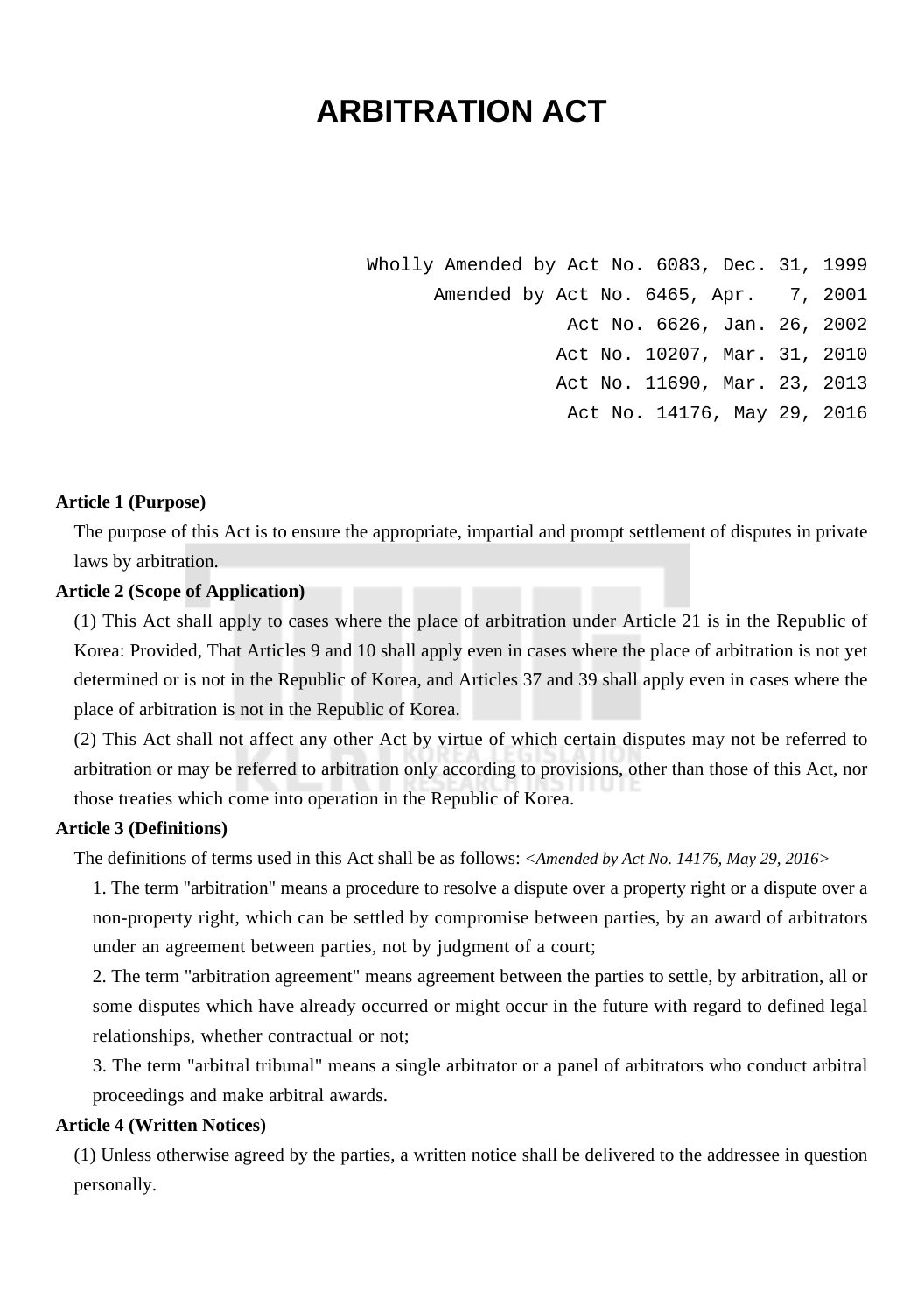(2) If a notice cannot be provided by personal delivery under paragraph (1), the written notice shall be deemed to have been provided to the addressee on the day it is duly delivered to the addressee's domicile, place of business or mailing address.

(3) In applying paragraph (2), if the addressee's domicile, place of business or mailing address can not be found even after making a reasonable inquiry, a written notice shall be deemed to have been provided to the addressee on the day it is sent to his/her last-known domicile, place of business or mailing address by registered mail or any other postal service which provides a record of delivery.

(4) The provisions of paragraphs (1) through (3) shall not apply to communications in court proceedings.

## **Article 5 (Forfeiture of Rights to Object)**

Where a party fails to raise an objection without delay, or proceeds with arbitration without raising an objection within the specified period for raising an objection, even after it becomes aware that any nonmandatory provision of this Act or any agreement between the parties concerning arbitral proceedings is violated, the party shall forfeit its rights to object.

## **Article 6 (Court Intervention)**

In matters governed by this Act, no court shall intervene except where so provided in this Act.

#### **Article 7 (Competent Court)**

(1) As regards the following matters, a district court or branch court (hereinafter referred to as "court") shall have jurisdiction, if such a court has been designated by an arbitration agreement; or the court having jurisdiction over the place for arbitration shall have jurisdiction, if no court has been designated; while the court having jurisdiction over the abode shall have jurisdiction, if the domicile or place of business of the respondent is unknown; but the court having jurisdiction over the last known domicile or place of business of the respondent shall have jurisdiction, if even the respondent's abode is unknown: *<Amended by Act No. 14176, May 29, 2016>*

1. Appointment of arbitrators and designation of an arbitration agency under Article 12 (3) and (4);

2. Court's decision on the acceptance of a request for challenging an arbitrator under Article 14 (3);

3. Court's decision on the acceptance of a request for terminating an arbitrator's authority under Article  $15(2)$ ;

4. Court's examination on the authority of the arbitral tribunal at the request under Article 17 (6);

4-2. Recognition of an interim measure or a decision rendered by a court on an application for recognition or execution of an interim measure under Article 18-7 and an order to provide an asset as security;

5. Court's decision on the acceptance of a request for challenging an expert under Article 27 (3).

(2) The investigation of evidence under Article 28 shall be governed by the competent court having jurisdiction over an area where such investigation is performed.

(3) The court designated by arbitration agreement shall govern each of the following matters, and the court having jurisdiction over the place of arbitration shall do so, if not designated by arbitration agreement: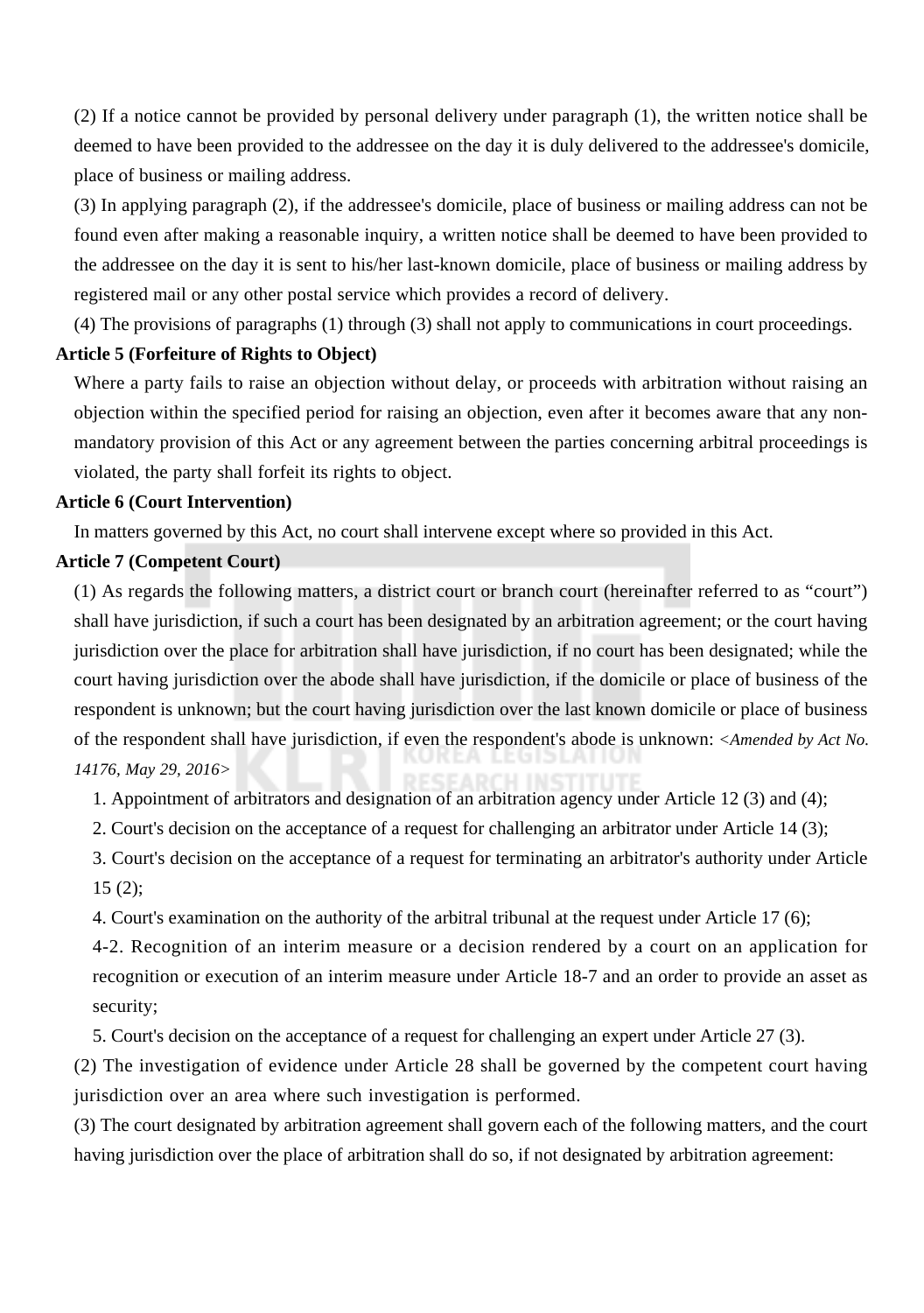1. Retention of the original copy of an arbitral award under Article 32 (4);

2. Action for setting aside an arbitral award to court under Article 36 (1).

(4) An application for the recognition and execution of an arbitral award under Articles 37 through 39 shall be governed by a court falling under any of the following subparagraphs:

1. Court designated by arbitration agreement;

2. Court which has jurisdiction over the place of arbitration;

3. Court which has jurisdiction over the place where a respondent's property is located;

4. Court which has jurisdiction over a respondent's domicile or place of business, his/her place of abode

if none of those can be found, or his/her last-known domicile or place of business if his/her place of abode can not be found.

## **Article 8 (Forms of Arbitration Agreement)**

(1) Arbitration agreement may be in the form of separate agreement or in the form of an arbitration clause in a contract.

(2) Arbitration agreement shall be in writing.

(3) In any of the following cases, a written arbitration agreement shall be deemed made: *<Amended by Act No. 14176, May 29, 2016>*

1. Where terms and conditions of an arbitration agreement have been recorded, regardless of whether such agreement was made orally, by conduct, or by any other means;

2. Where parties' intentions communicated by telegram, telex, facsimile, electronic mail, or any other means of communication contain an arbitration agreement: Provided, That the cases where terms and conditions of such arbitration agreement are not verifiable shall be excluded herefrom;

3. Where either party asserts that an application or a written answer exchanged between the parties contains an arbitration agreement, and the other party does not deny such assertion.

(4) Where a contract cites a document containing an arbitration clause, an arbitration agreement shall be deemed made: Provided, That the foregoing shall apply only where such arbitration clause constitutes part of the contract. *<Amended by Act No. 14176, May 29, 2016>*

#### **Article 9 (Arbitration Agreement and Substantive Claim before Court)**

(1) A court before which an action is brought in a matter which is the subject of arbitration agreement shall, when the respondent raises a plea for the existence of arbitration agreement, reject the action: Provided, That this shall not apply in cases where it finds that such arbitration agreement is null and void, inoperative or incapable of being performed.

(2) A respondent shall raise a plea under paragraph (1) by not later than when submitting his/her first statement on the substance of the dispute.

(3) Where an action under paragraph (1) is pending before the court, arbitral proceedings may nevertheless be commenced or continued, and an award may be made.

## **Article 10 (Arbitration Agreement and Interim Measures by Court)**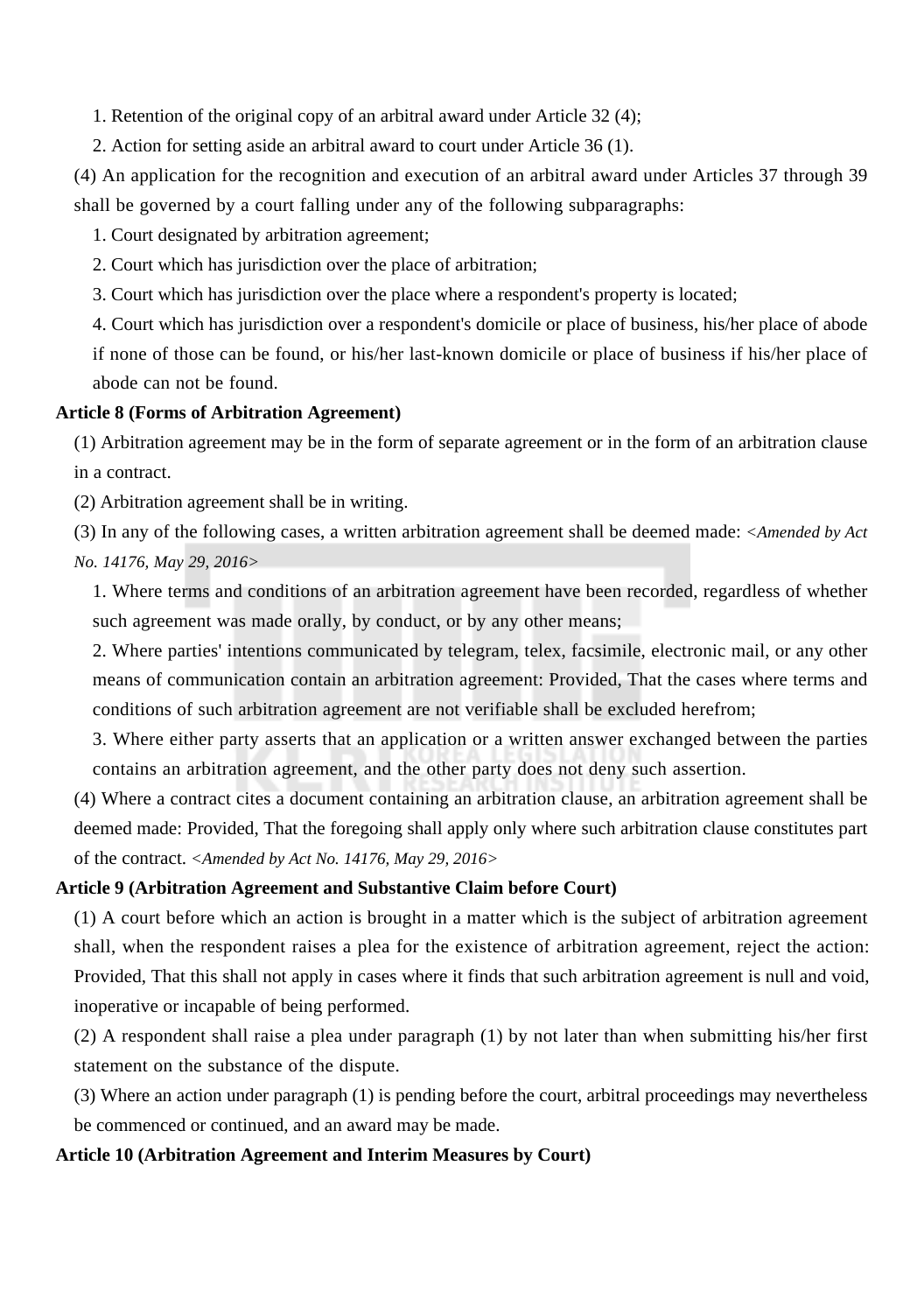A party to arbitration agreement may request, before the commencement of or during arbitral proceedings, from a court an interim measure of protection and for a court to grant such measure.

#### **Article 11 (Number of Arbitrators)**

(1) The parties shall be free to determine the number of arbitrators by agreement.

(2) Failing such agreement under paragraph (1), the number of arbitrators shall be three.

## **Article 12 (Appointment of Arbitrators)**

(1) No person shall be precluded by reason of his/her nationality from acting as an arbitrator, unless otherwise agreed by the parties.

(2) The parties shall be free to agree on a procedure of appointing arbitrators.

(3) If no agreement has been made under paragraph (2), arbitrators shall be appointed as follows: *<Amended by Act No. 14176, May 29, 2016>*

1. In cases of arbitration by a sole arbitrator: If the parties fail to reach an agreement on the appointment of an arbitrator within 30 days after either party receives a request from the other party to appoint an arbitrator, a court or the arbitration agency designated by a court shall appoint an arbitrator upon a request from either party;

2. In cases of arbitration by three arbitrators: Each party shall appoint one arbitrator respectively, and then the two arbitrators so appointed shall appoint the third arbitrator by mutual agreement. If either party does not appoint an arbitrator within 30 days after the party is requested by the other party to appoint an arbitrator or if the two appointed arbitrators fail to appoint the third arbitrator within 30 days after they are appointed, a court or the arbitration agency designated by a court shall appoint the arbitrator upon a request from either party.

(4) In any of the following cases, arbitrators shall be appointed by a court or the arbitration agency designated by a court upon a request from the parties, if an agreement has been made by the parties under paragraph (2): *<Amended by Act No. 14176, May 29, 2016>*

1. A party fails to appoint an arbitrator according to the procedure agreed upon;

2. The parties or two arbitrators fail to appoint an arbitrator according to the procedure agreed upon;

3. An institution or any other party, entrusted to appoint an arbitrator, fails to do so.

(5) No protest may be made against a decision by a court or by the arbitration agency designated by a court under paragraph (3) or (4). *<Amended by Act No. 14176, May 29, 2016>*

## **Article 13 (Grounds for Challenge)**

(1) When a person is approached in connection with his/her possible appointment as an arbitrator or has already been appointed as such, he/she shall, without delay, disclose any circumstance likely to give rise to justifiable doubts as to his/her impartiality or independence to the parties.

(2) Any arbitrator may be challenged only if any circumstance under paragraph (1) exists, or if he/she does not possess qualifications agreed to by the parties: Provided, That a party may challenge an arbitrator appointed by him/her, or in whose appointment he/she has participated, only for reasons of which he/she becomes aware after the appointment is made.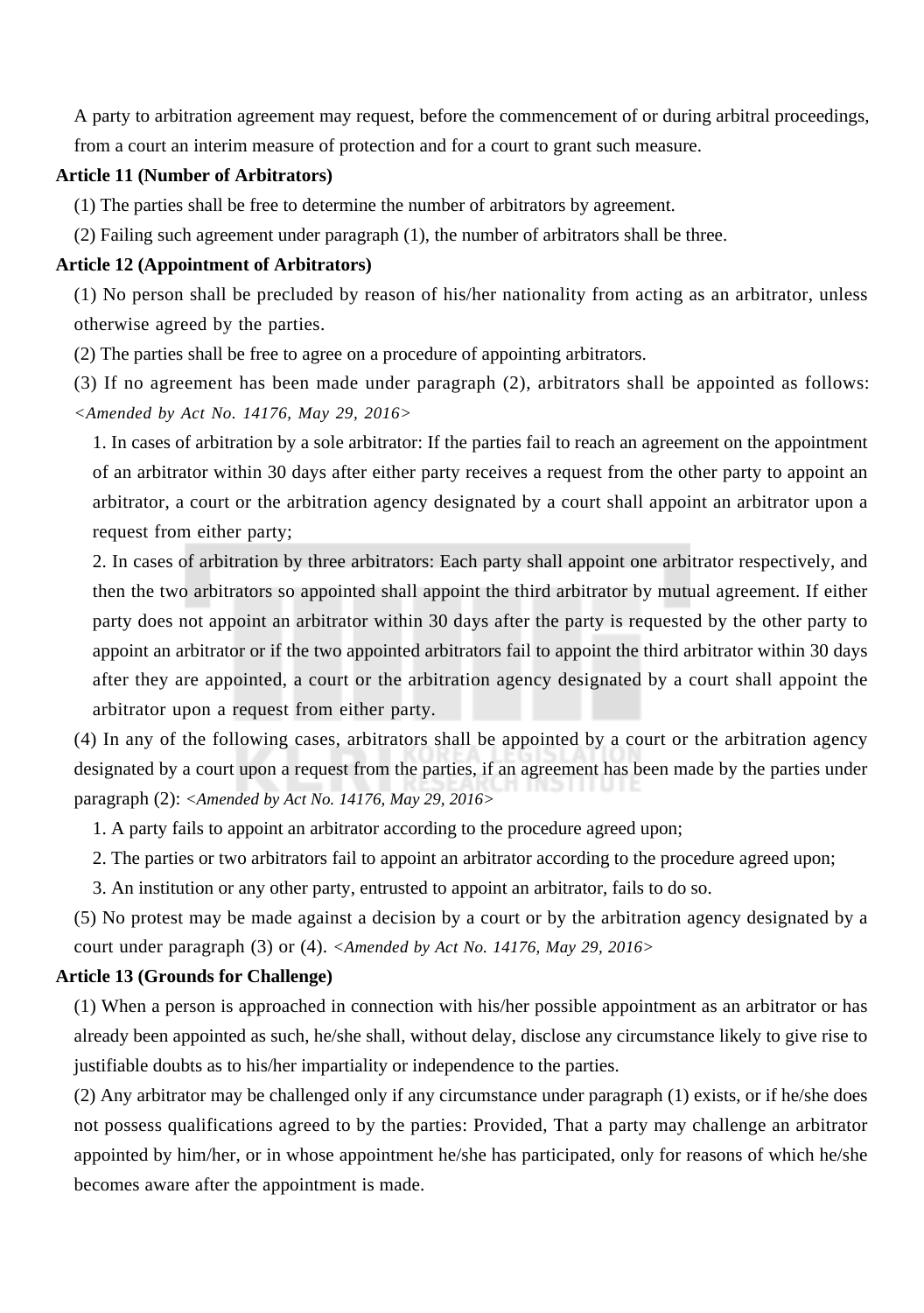#### **Article 14 (Procedures for Challenge)**

(1) The parties shall be free to agree on a procedure for challenging an arbitrator.

(2) Failing such agreement under paragraph (1), a party who intends to challenge an arbitrator shall, within 15 days after becoming aware of the constitution of the arbitral tribunal, or after becoming aware of any circumstance under Article 13 (2), send a written statement of the reason for the challenge to the arbitral tribunal. In such cases, unless the challenged arbitrator withdraws from office or the other party agrees to the challenge, the arbitral tribunal shall decide on the challenge.

(3) If a challenge under the procedure of paragraph (1) or (2) is not successful, the challenging party may request, within thirty days after having received notice of the decision rejecting the challenge, the court to decide on the challenge. In such cases, the arbitral tribunal may, even if such request is pending in court, continue arbitral proceedings or make an award.

(4) A decision on the challenge by paragraph (3) entrusted to the court shall be subject to no appeal.

#### **Article 15 (Termination of Mandate of Arbitrator due to his/her Failure of Impossibility to Act)**

(1) If an arbitrator becomes de jure or de facto unable to perform his/her functions or for other reasons fails to act without undue delay, his/her mandate shall terminate if he/she withdraws from office or if the parties agree on the termination.

(2) If a controversy remains concerning the termination of the mandate of an arbitrator under paragraph

(1), any party may request the court to decide on the termination of the mandate.

(3) A decision on the termination of the mandate under paragraph (2) entrusted to the court shall be subject to no appeal.

#### **Article 16 (Appointment of Substitute Arbitrator)**

Where, in consequence of the termination of the mandate of an arbitrator, a substitute arbitrator is appointed, he/she shall be so done in conformity with the procedure that is followed for the appointment of the arbitrator being replaced.

#### **Article 17 (Ruling of Arbitral Tribunal on its Jurisdiction)**

(1) The arbitral tribunal may rule on its own jurisdiction, including any objections with respect to the existence or validity of the arbitration agreement. In such cases, an arbitration clause which forms part of a contract shall be treated as an agreement independent of the other clauses of the contract.

(2) A plea concerning the arbitral tribunal's jurisdiction shall be raised by not later than the submission of the statement of defence. In such cases, a party shall not be precluded from raising such plea by the fact that he/she has appointed, or participated in the appointment of, an arbitrator.

(3) A plea that the arbitral tribunal is exceeding the scope of its authority shall be raised as soon as the matter alleged to be beyond the scope of its authority is raised during the arbitral proceedings.

(4) The arbitral tribunal may, in either case of paragraphs (2) and (3), admit a later plea if it considers the delay justified.

(5) The arbitral tribunal may rule a plea under paragraph (2) or (3) either as a preliminary question or in an arbitral award on the merits.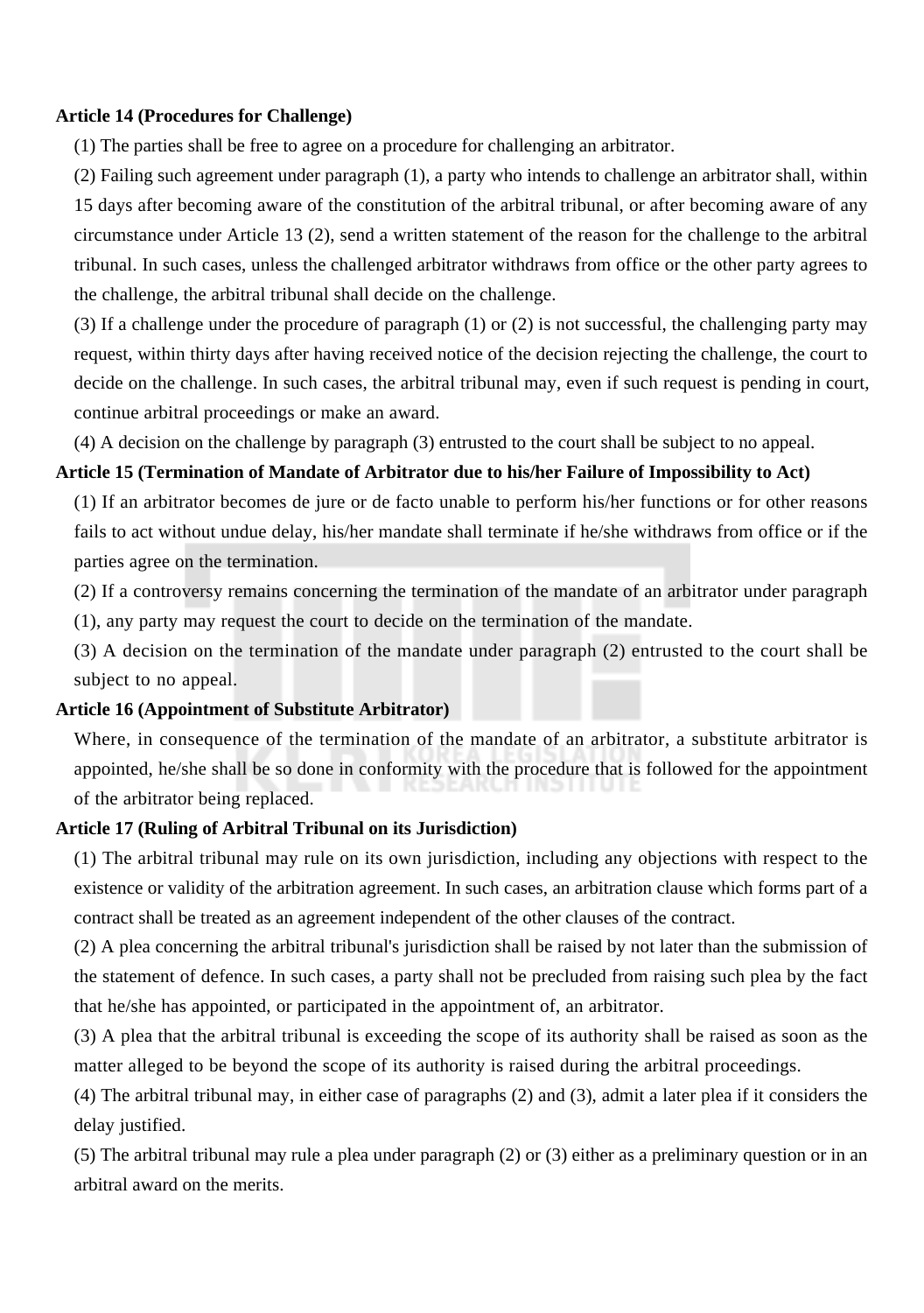(6) If the arbitral tribunal makes a decision on its jurisdiction as a preliminary question under paragraph (5), the party who objects to the decision may file a petition with a court to examine the jurisdiction of the arbitral tribunal, within 30 days after the party is notified of the decision. *<Amended by Act No. 14176, May 29, 2016>*

(7) While a request under paragraph (6) is pending, the arbitral tribunal may continue the arbitral proceedings or make an arbitral award.

(8) No appeal shall be filed against the review of the authority which is conducted by a court following a request therefor under paragraph (6).

(9) If the court makes a decision that an arbitral tribunal has jurisdiction to make an award, upon receipt of a petition under paragraph (6), the arbitral tribunal shall continue the arbitral proceeding; but the arbitrators shall cease to have jurisdiction, if they are unable to, or do not want to, continue the arbitral proceeding, and arbitrators shall be appointed again under Article 16. *<Newly Inserted by Act No. 14176, May 29, 2016>*

#### **Article 18 (Interim Measures)**

(1) Unless otherwise agreed by the parties, the arbitral tribunal may take an interim measure as considered necessary, at the request of either party. *<Amended by Act No. 14176, May 29, 2016>*

(2) The interim measure under paragraph (1) shall be taken before the arbitral tribunal makes an arbitral award as a provisional measure to order either party to perform any of the following actions: *<Amended by Act No. 14176, May 29, 2016>*

1. Maintaining or restoring the status quo until an arbitral award is made on the merits of the case;

2. Prohibiting measures that prevent a present or imminent danger or impact on the arbitral proceeding itself or measures that are likely to endanger or influence the arbitral proceeding;

3. Providing methods for preserving assets subject to the execution of an arbitral award;

4. Preserving evidence relevant and essential to the resolution of the dispute.

#### **Article 18-2 (Elements for Interim Measures)**

(1) An interim measure under Article 18 (2) 1 through 3 may be taken only if the party applying for the measure proves all of the following elements:

1. If the applicant fails to have the interim measure taken, the applicant will possibly sustain damage that cannot be redressed by an arbitral award for compensating for damage, and such damage will considerably exceed the damage that the other party is expected to sustain as a consequence of the interim measure;

2. The interim measure will be possibly accepted reasonably for the merits of the case: Provided, That the arbitral tribunal shall not be bound by the judgment on the possibility of citation in making a decision on an interim measure.

(2) The elements specified in paragraph (1) are applicable to an application filed for an interim measure under Article 18 (2) 4 only to the extent that the arbitral tribunal concludes that the application of such elements is proper.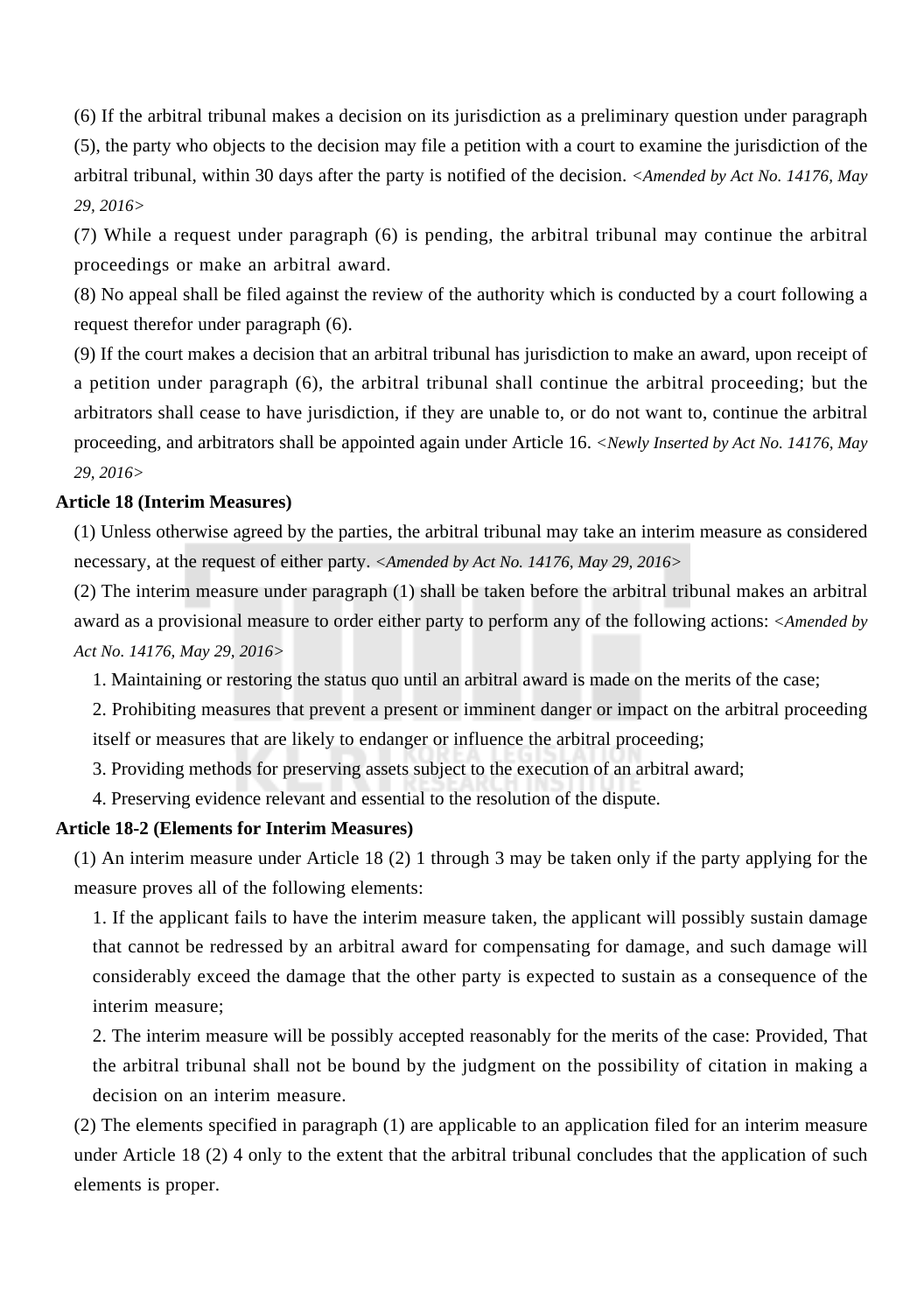#### **Article 18-3 (Alteration, Suspension, or Revocation of Interim Measures)**

Upon the request of either party or if any exceptional circumstance exists, the arbitral tribunal may, ex officio, alter, suspend, or revoke an interim measure already taken after giving notice thereof to the parties. In such cases, the arbitral tribunal shall examine the parties before altering, suspending, or revoking the interim measure.

#### **Article 18-4 (Provision of Security)**

The arbitral tribunal may order the party who requests an interim measure to provide an asset of a reasonable value as security.

## **Article 18-5 (Duty to Notify)**

The arbitral tribunal may require the parties to notify the arbitral tribunal of any significant change in the circumstance upon which an interim measure has been taken or a request for an interim measure has been filed.

#### **Article 18-6 (Expenses and Damage)**

(1) If the arbitral tribunal finds that an interim measure is improper after taking the interim measure, the party who requested the interim measure shall be liable to pay or compensate the other party for the expenses or damage incurred to the party.

(2) The arbitral tribunal may issue an order, in the form of an arbitral award, for the payment of expenses or the compensation for damage under paragraph (1) at any time during the arbitral proceeding.

## **Article 18-7 (Recognition and Execution of Interim Measures)**

(1) The party who wishes to obtain recognition of the interim measure taken by the arbitral tribunal may file a petition with a court to seek a decision to approve the measure, and the party who intends to enforce a writ of execution issued according to an interim measure may file a petition with a court to seek a decision that authorizes the execution.

decision that authorizes the execution.<br>(2) If an interim measure is altered, suspended, or revoked, the party who filed a petition for the recognition or execution of the interim measure or the other party shall notify the court thereof.

(3) If a court finds it necessary, upon receipt of a petition for the recognition or execution of an interim measure, where the arbitral tribunal has not issued an order to provide an asset as security in connection with the interim measure or the interim measure is likely to violate a third party's rights, the court may order the party who files the petition for recognition and execution to provide an adequate asset as security.

(4) The provisions concerning preservative measures in the Civil Execution Act shall apply mutatis mutandis to the execution of interim measures.

## **Article 18-8 (Grounds for Denial of Recognition or Execution)**

(1) The recognition or execution of an interim measure may be denied only in any of the following cases: 1. Where the court finds that any of the following grounds exists upon the other party's objection to the interim measure: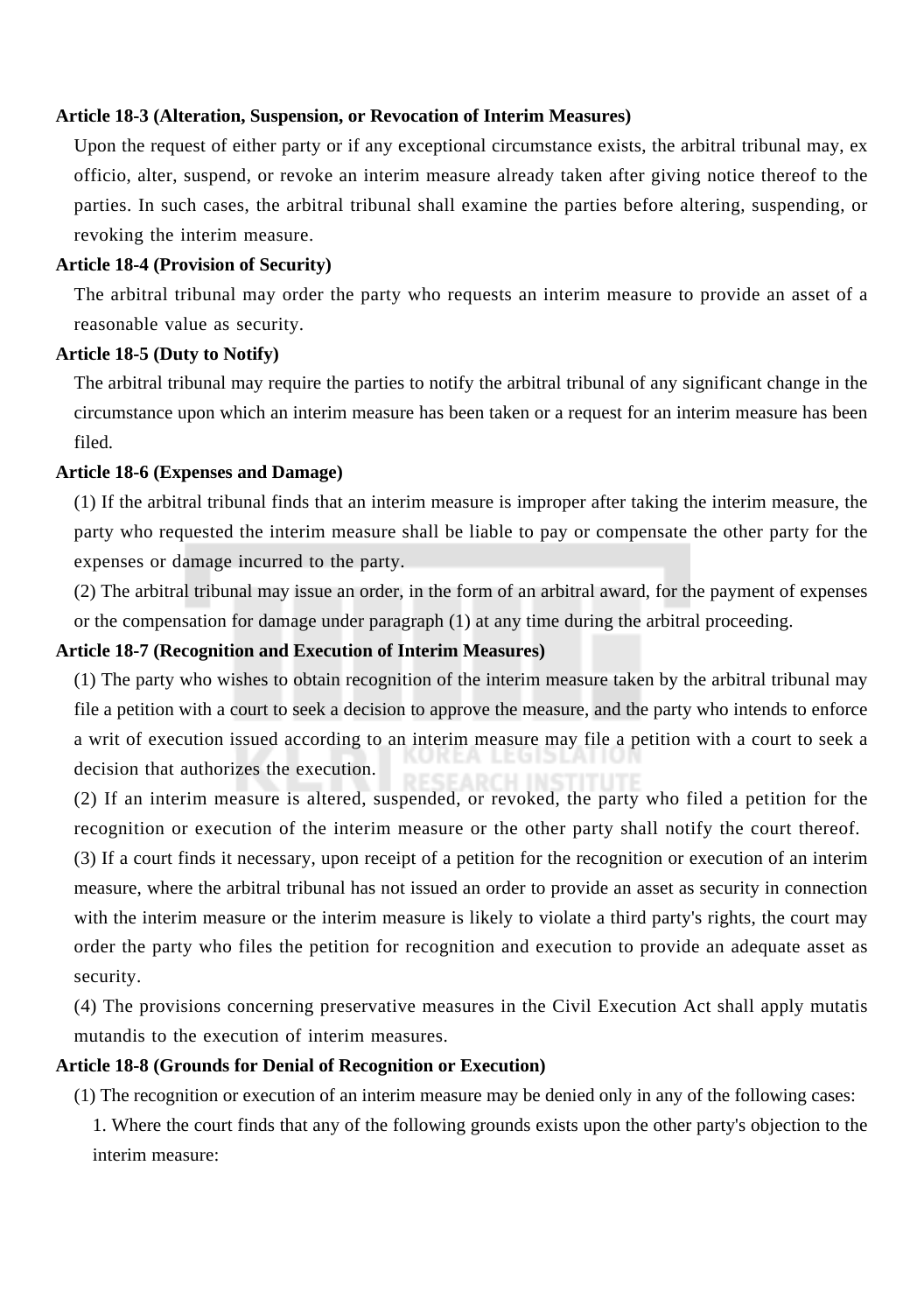(a) The other party to the interim measure proves any of the following facts:

(b) Where an asset has not been provided as security for the interim measure according to an order issued by the court or the arbitral tribunal;

(c) Where the interim measure has been revoked or suspended by the arbitral tribunal;

2. Where the court, ex officio, finds that either of the following grounds exists:

(a) Where the court has no authority to execute the interim measure: Provided, That the foregoing shall not apply where the court makes a decision to alter the interim measure to the necessary extent, without altering the substance of the interim measure, in order to execute the interim measure;

(b) Where any of the grounds referred to in Article 36 (2) 2 (a) or (b) exists.

(2) No court shall examine the substance of an interim measure when it makes a decision on a petition filed to seek the recognition or execution of the interim measure under Article 18-7.

(3) The judgment of a court based on any of the grounds referred to in paragraph (1) shall be valid only for the decision on the recognition and execution of the relevant interim measure.

#### **Article 19 (Equal Treatment of Parties)**

The parties shall be equally treated in the arbitral proceedings and each party shall be provided a full opportunity to present his/her case.

#### **Article 20 (Arbitral Proceedings)**

(1) Except those contrary to the mandatory provisions of this Act, the parties may agree on arbitral proceedings.

(2) Failing such agreement under paragraph (1), the arbitral tribunal may, subject to the provisions of this Act, conduct arbitration in such manner as it considers appropriate. In such cases, the power conferred upon the arbitral tribunal shall include the power to determine admissibility, relevance, and weight of any evidence.

## **Article 21 (Place of Arbitration)**

(1) The parties shall be free to agree on the place of arbitration.

(2) Failing such agreement under paragraph (1), the place of arbitration shall be determined by the arbitral tribunal having regard to all circumstances of the case, including the convenience of the parties.

(3) The arbitral tribunal may conduct consultations among arbitrators, examinations of witnesses, expert witnesses, and the parties, or the inspection of articles, places, or documents at any place other than the place of arbitration under paragraph (1) or (2), as appropriate: Provided, That the foregoing shall not apply where the parties agree otherwise. *<Amended by Act No. 14176, May 29, 2016>*

## **Article 22 (Commencement of Arbitral Proceedings)**

(1) Unless otherwise agreed by the parties, arbitral proceedings in respect of a particular dispute shall commence on the date when a request for that dispute to be referred to arbitration is received by the respondent.

(2) In a request under paragraph (1), the parties, subject-matter of the dispute and details of the arbitration agreement shall be contained.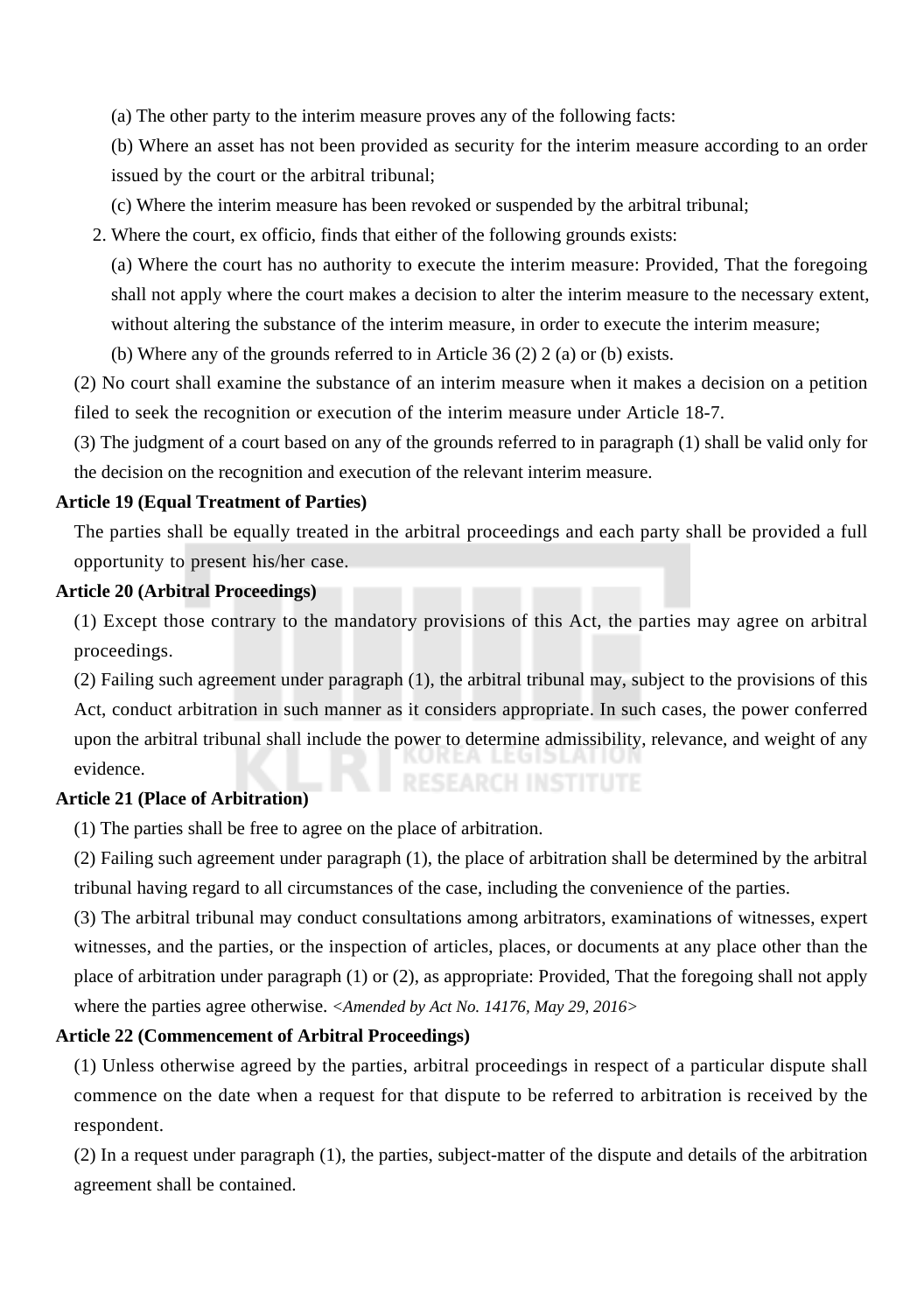## **Article 23 (Language)**

(1) The parties shall be free to agree on a language to be used in arbitral proceedings, failing such agreement, the arbitral tribunal shall determine such language, and otherwise the Korean language shall be used.

(2) The agreement or determination referred to in paragraph (1) shall, unless otherwise specified therein, apply to any written statement by a party, any hearing and any award, decision or other communication by the arbitral tribunal.

(3) The arbitral tribunal may, if considered necessary, order a party to submit any documentary evidence, accompanied by a translation into the language referred to in paragraph (1).

## **Article 24 (Statement of Claim and Defence)**

(1) Within the period agreed by the parties or determined by the arbitral tribunal, the claimant shall communicate statements of the facts supporting his/her claim and the points at issue, and the respondent shall state his/her defence in respect of these particulars.

(2) The parties may submit with their statements of claim or defence all documents they consider to be relevant or may indicate other evidence they will use in the documents.

(3) Unless otherwise agreed by the parties, either party may amend or supplement his/her claim or defence during the course of arbitral proceedings: Provided, That this shall not apply in cases the arbitral tribunal considers that such amendment or supplement might cause a considerable delay in the arbitral proceedings.

#### **Article 25 (Hearings)**

(1) Unless otherwise agreed by the parties, the arbitral tribunal shall decide whether to hold oral hearings or whether the proceedings shall be only conducted on the basis of documents: Provided, That unless the parties have agreed that no hearings shall be held, the arbitral tribunal shall hold such hearings at an appropriate stage of the proceedings, if so requested by a party.

(2) The arbitral tribunal shall provide the parties sufficient advance notice of any oral hearing and of any meeting for the purpose of inspection of other evidence.

(3) All statements, documents, or other materials submitted by either party to the arbitral tribunal shall be conveyed to the other party, without delay. *<Amended by Act No. 14176, May 29, 2016>*

(4) Any expert report or evidentiary document on which the arbitral tribunal intends to rely in making its decision shall be conveyed to both parties. *<Amended by Act No. 14176, May 29, 2016>*

#### **Article 26 (Default of Party)**

(1) If the claimant fails to submit his/her statement of claim under Article 24 (1), the arbitral tribunal shall terminate arbitral proceedings.

(2) If the respondent fails to submit his/her statement of defence under Article 24 (1), the arbitral tribunal shall continue the proceedings without treating such failure in itself as an admission of the claimant's allegations.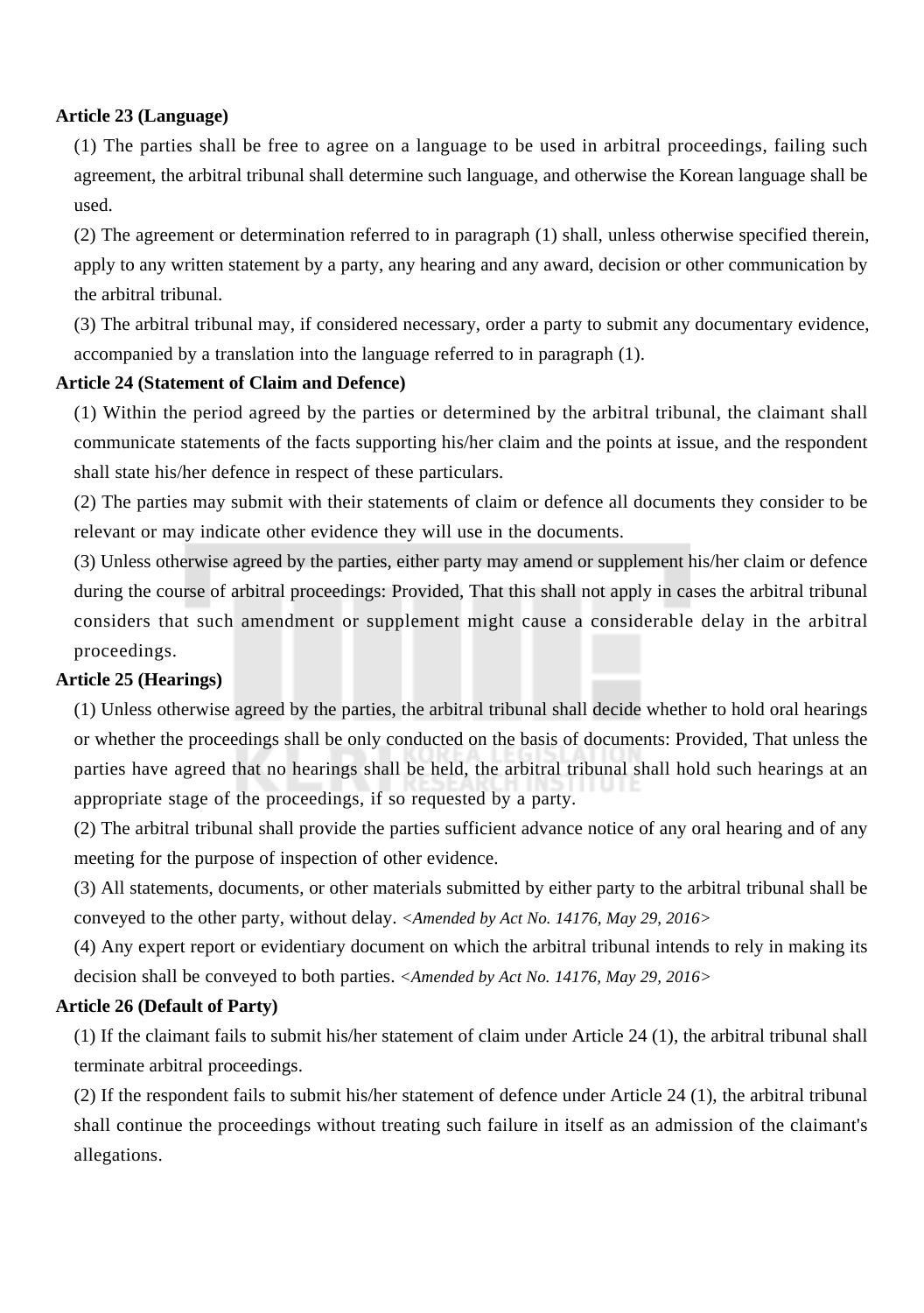(3) If any party fails to appear at a hearing or to produce documentary evidence within a fixed period, the arbitral tribunal may continue the proceedings and make the award on the evidence submitted before it.

(4) The provisions of paragraphs (1) through (3) shall not apply, if otherwise agreed by the parties, or if the arbitral tribunal considers that any sufficient ground exists

## **Article 27 (Expert)**

(1) Unless otherwise agreed by the parties, the arbitral tribunal may appoint one or more experts to consult on specific issues. In such cases, the arbitral tribunal may require a party to provide the expert any relevant information or to produce, or to provide access to, any relevant documents, goods or other articles for his/her inspection.

(2) Unless otherwise agreed by the parties, the arbitral tribunal may, ex officio or in receipt of the application of the parties, require the expert to participate in a hearing, and to answer questions asked by the parties.

(3) Articles 13 and 14 shall apply mutatis mutandis to the challenging of the expert appointed by the arbitral tribunal.

## **Article 28 (Court's Assistance in Examining Evidence)**

(1) The arbitral tribunal may, ex officio or at the request of the parties, request a court to examine evidence or may request a court to cooperate in examining evidence. *<Amended by Act No. 14176, May 29, 2016>*

(2) When the arbitral tribunal requests a court to examine evidence, the arbitral tribunal may specify, in writing, the matters to be entered in the report on the examination of evidence and other matters necessary for the examination of evidence. *<Amended by Act No. 14176, May 29, 2016>*

(3) When a court examines evidence under paragraph (2), arbitrators or the parties may attend the examination of evidence with permission of the presiding judge. *<Amended by Act No. 14176, May 29, 2016>* (4) In cases of paragraph (2), the court shall dispatch records of the examination of evidence, including certified transcripts of reports on the examination of witnesses and certified transcripts of reports on the examination of evidence, to the arbitral tribunal, without delay after closing the examination of evidence. *<Amended by Act No. 14176, May 29, 2016>*

(5) When the arbitral tribunal requests a court to cooperate in the examination of evidence, the court may order witnesses, holders of documents, and others to make an appearance before the arbitral tribunal or may order them to submit necessary documents to the arbitral tribunal. *<Newly Inserted by Act No. 14176, May 29, 2016>*

(6) The arbitral tribunal shall pay expenses incurred in the examination of evidence to the court. *<Newly Inserted by Act No. 14176, May 29, 2016>*

#### **Article 29 (Rules Applicable to Substance of Dispute)**

(1) The arbitral tribunal shall make an award in accordance with such rules as are designated by the parties as applicable to the substance of the dispute. Any designation of the law or legal system of a given State shall be construed, unless otherwise expressed, as directly referring to the substantive law of that State and not to its Act on Private International Law.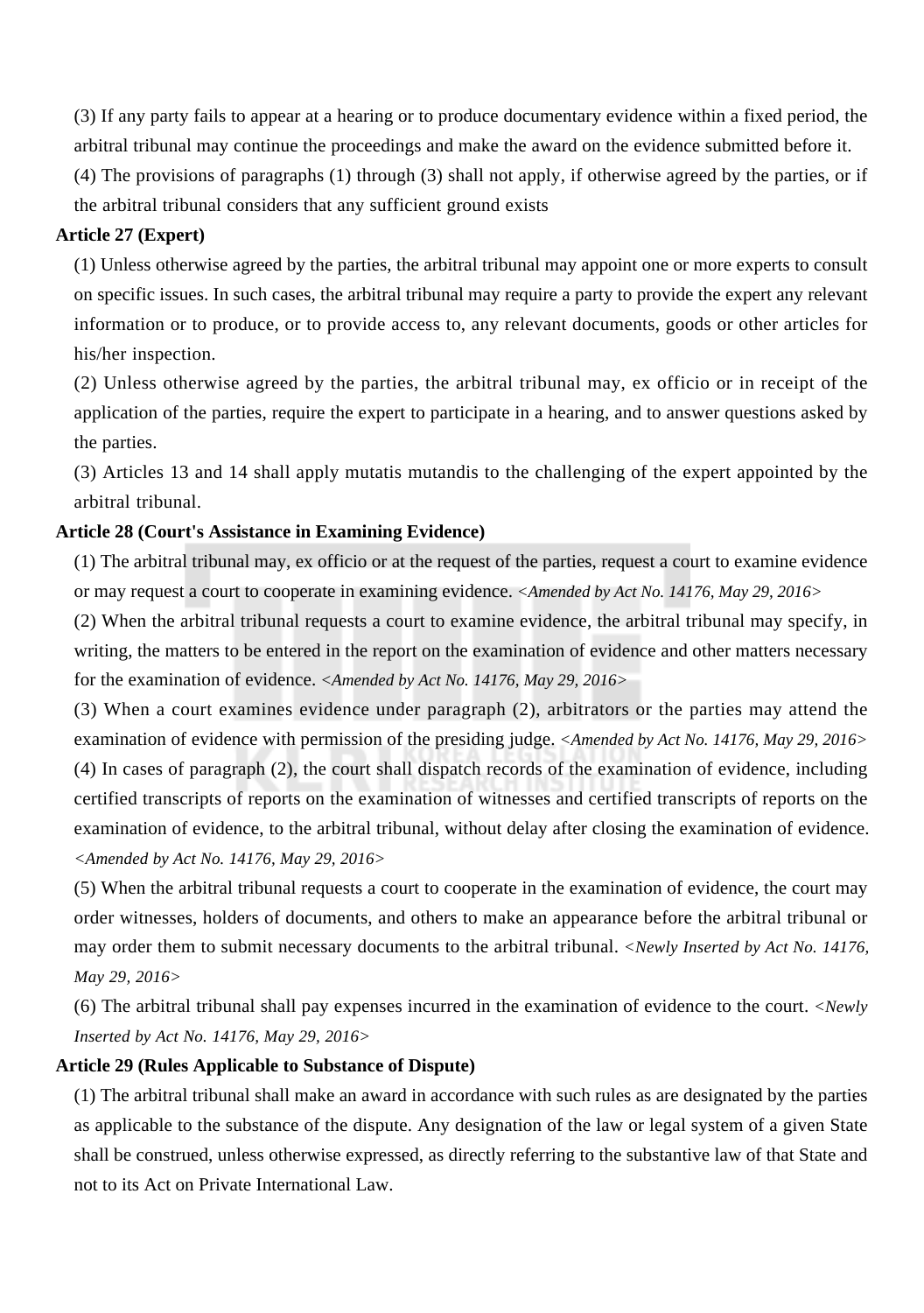(2) Failing the designation under paragraph (1), the arbitral tribunal shall apply the law of the State which it considers having the closest connection with the subject-matter of the dispute.

(3) The arbitral tribunal shall decide ex aequo et bono only if the parties have expressly authorized it to do so.

(4) The arbitral tribunal shall decide in accordance with the terms of the contract and shall take into account the usages of the trade applicable to the transaction.

## **Article 30 (Decision-Making by Arbitral Tribunal)**

In arbitral proceedings with not less than three arbitrators, any decision of the arbitral tribunal shall be made, unless otherwise agreed by the parties, by the resolution of a majority of its members: Provided, That questions of procedure may be solely decided by a presiding arbitrator, if so agreed by the parties or if so authorized by all members of the arbitral panel.

## **Article 31 (Settlement)**

(1) If, during arbitral proceedings, the parties settle the dispute, the arbitral tribunal shall terminate such proceedings. In such cases, if requested by the parties, the arbitral tribunal may record the settlement in the form of an arbitral award on agreed terms.

(2) An arbitral award on agreed terms under paragraph (1) shall be made in accordance with Article 32 and shall state that it is an award.

(3) An arbitral award on settlement shall have the same effect as any other award on the merits of the relevant case.

## **Article 32 (Form and Contents of Arbitral Awards)**

(1) Each arbitral award shall be made in writing and shall be signed by all arbitrators: Provided, That if some of the arbitrators, whose number does not constitute a majority of the arbitral tribunal consisting of not less than three arbitrators, other arbitrators shall state the reasons therefor and sign on it.

(2) Each arbitral award shall state the reasons upon which it is based: Provided, That this shall not apply if the parties have agreed that no reason are to be given or the award is an award on agreed terms under Article 31.

(3) Each arbitral award shall state its date and place of arbitration. In such cases, the award shall be deemed to have been made on that date and at that place.

(4) The authentic copy of an arbitral award made and signed in accordance with paragraphs (1) through (3) of this Article shall be delivered to each party in accordance with Article 4 (1) through (3): Provided, That the arbitral tribunal may deliver the original copy of the arbitral award to the competent court, along with a document certifying such delivery, upon the request of the parties, so as to deposit it with the court. *<Amended by Act No. 14176, May 29, 2016>*

## **Article 33 (Termination of Proceedings)**

(1) Arbitral proceedings shall be terminated by the final award or by a decision of the arbitral tribunal in accordance with paragraph (2).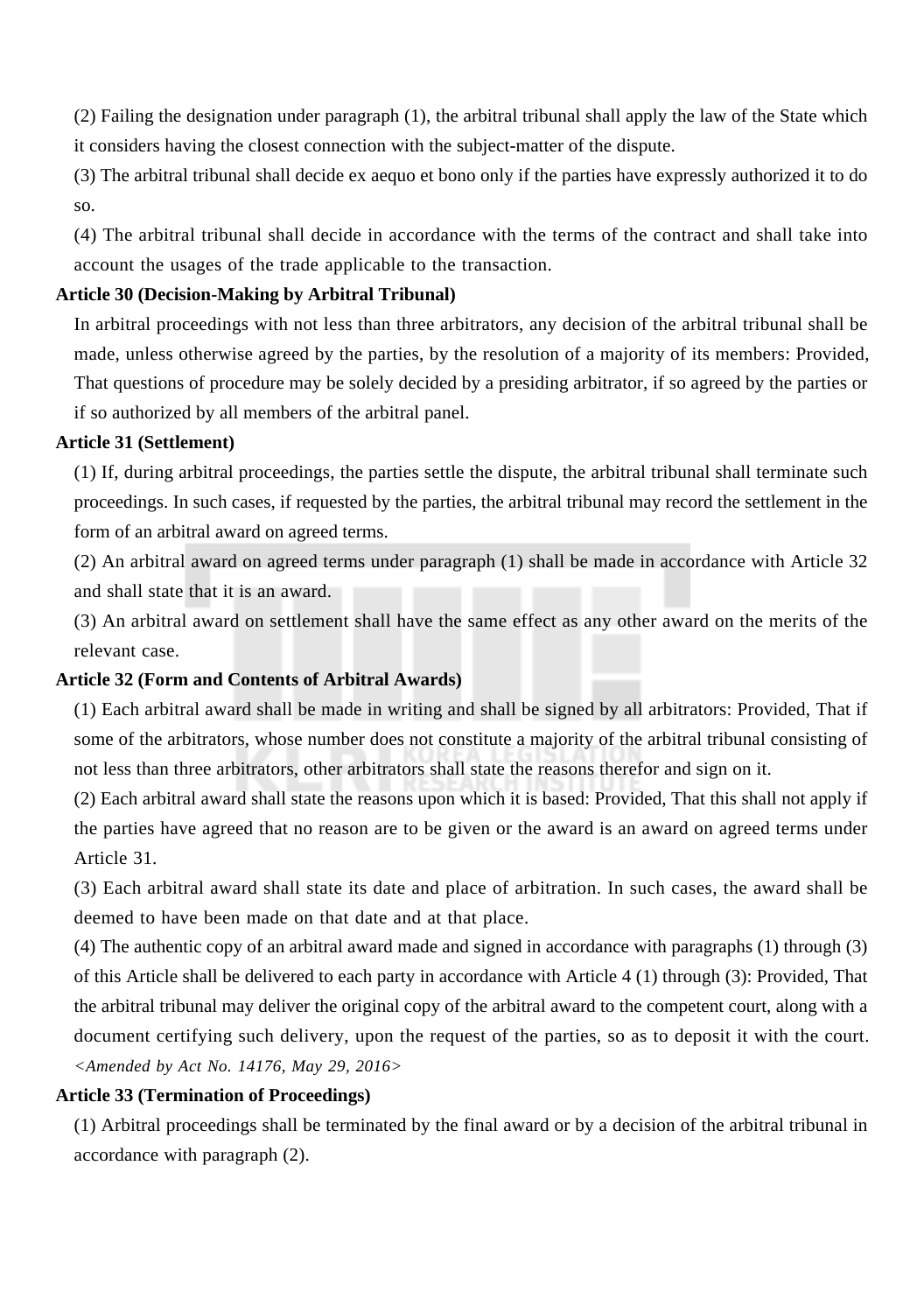(2) The arbitral tribunal shall make a decision for the termination of arbitral proceedings in cases falling under any of the following subparagraphs:

1. Where the claimant withdraws his/her claim: Provided, That cases where the respondent objects thereto and the arbitral tribunal recognizes a legitimate interest on his/her part in obtaining a final settlement of the dispute shall be excluded;

2. Where the parties agree on the termination of arbitral proceedings;

3. Where the arbitral tribunal finds that the continuation of arbitral proceedings has for any other reason become unnecessary or impossible.

(3) The mandate of the arbitral tribunal shall terminate with the termination of arbitral proceedings, subject to the provisions of Article 34.

## **Article 34 (Correction or Interpretation of Award or Additional Award)**

(1) Within thirty days of receipt of the authentic copy of an arbitral award, unless another period has been agreed upon by the parties, a party may request the arbitral tribunal to make a correction, interpretation or an additional award under any of the following subparagraphs:

1. To correct any errors in computation, any clerical or typographical errors or any errors of similar nature;

2. To give an interpretation of a specific point of or part of the award, if so agreed by the parties;

3. To make an additional award as to claims presented in arbitral proceedings but omitted from the award: Provided, That this shall not apply if agreement between the parties exists.

(2) In cases of making any request under paragraph (1), a party shall give notice to the other party to such effect.

(3) The arbitral tribunal shall decide within thirty days of the receipt of a request under paragraph (1) 1 or 2, and within sixty days of the receipt of the request under paragraph (1) 3 respectively. In such cases, interpretation under paragraph (1) 2 shall form part of the award.

(4) The arbitral tribunal may correct, ex officio, any error of the type under paragraph (1) 1 within thirty days of the date of the award.

(5) The arbitral tribunal may extend, if necessary, any period under paragraph (3).

(6) Article 32 shall apply mutatis mutandis to the form of a correction or interpretation of the award or to an additional award.

## **Article 34-2 (Allocation of Costs of Arbitration)**

Unless otherwise agreed by the parties, the arbitral tribunal may determine the allocation of costs of arbitration incurred in the arbitral proceeding, considering all circumstances of the relevant arbitration case.

## **Article 34-3 (Past Due Interest)**

Unless otherwise agreed by the parties, the arbitral tribunal may order either party to pay past due interest, if it finds it appropriate in making an arbitral award, considering all circumstances of the relevant arbitration case.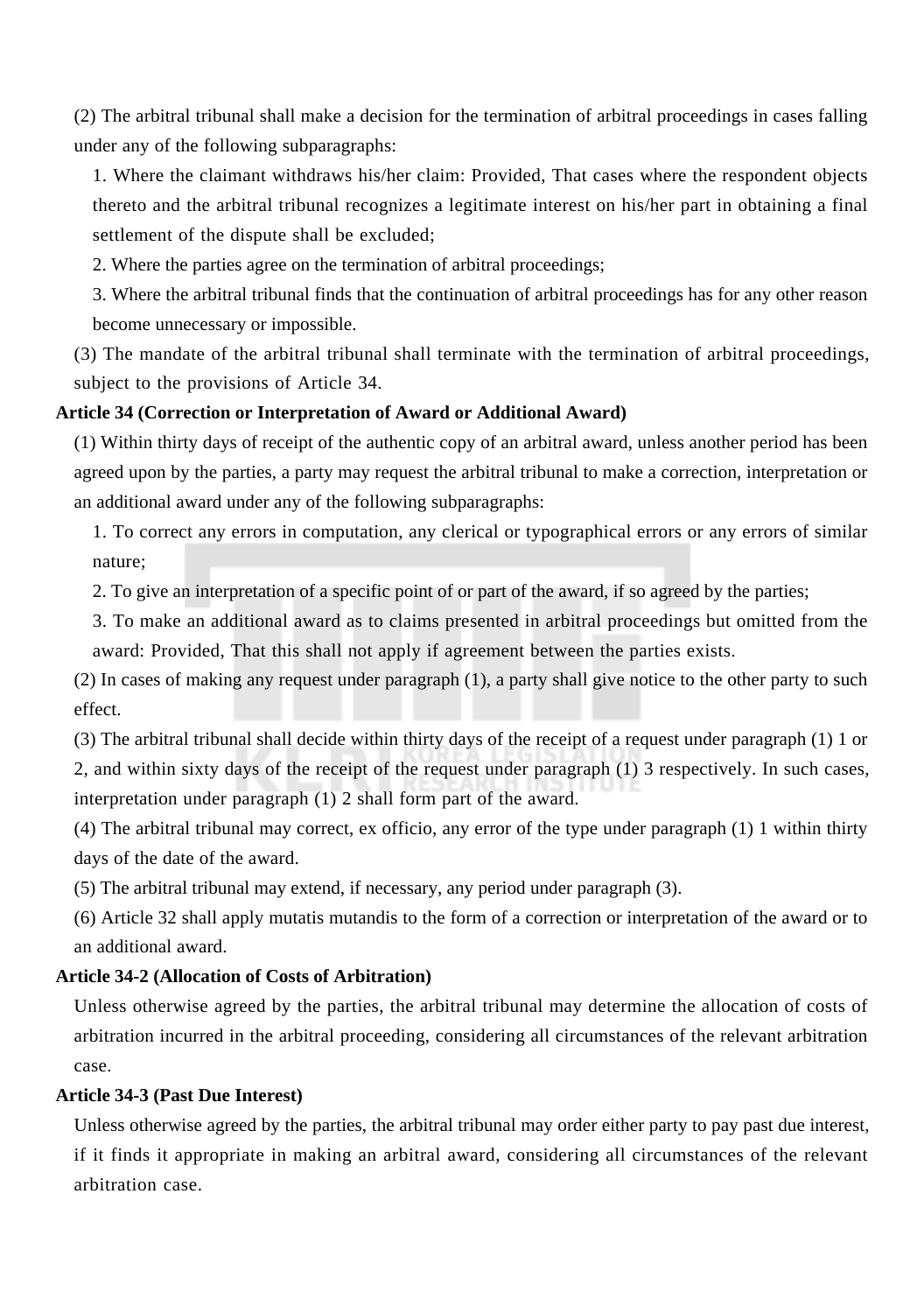#### **Article 35 (Effect of Arbitral Awards)**

An arbitral award shall have the same effect on the parties as a final and conclusive judgement of a court: Provided, That the foregoing shall not apply where recognition or execution is denied under Article 38. *<Amended by Act No. 14176, May 29, 2016>*

#### **Article 36 (Lawsuit for Setting Aside Arbitral Awards)**

(1) A protest against an arbitral award may be made only by filing a lawsuit for setting aside such arbitral award with a court.

(2) An arbitral award may be set aside by the court only if: *<Amended by Act No. 14176, May 29, 2016>*

1. The party seeking the setting aside of the arbitral award proves that:

(a) A party to arbitration agreement was under some incapacity under the law applicable to him/her; or the said agreement is not valid under the law to which the parties have subjected it, or failing any indication thereon, under the law of the Republic of Korea;

(b) The party seeking the setting aside of the arbitral award was not given proper notice of the appointment of arbitrators or of the arbitral proceeding or was otherwise unable to present his/her case;

(c) The award has dealt with a dispute not contemplated by or not falling within the terms of the submission to arbitration, or contains decisions on matters beyond the scope of the submission to arbitration: Provided, That if the decisions on matters submitted to arbitration can be separated from those not submitted, only that part of the award which contains decisions on matters not submitted to arbitration may be set aside;

(d) The composition of the arbitral tribunal or arbitral proceedings were not in accordance with agreement of the parties, unless such agreement was in conflict with any mandatory provision of this Act from which the parties can not derogate, or failing such agreement, were not in accordance with this Act;

2. The court finds on its own initiative that:

(a) The subject-matter of the dispute is not capable of settlement by arbitration under the law of the Republic of Korea;

(b) The award is in conflict with the good morals and other forms of social order of the Republic of Korea.

(3) An action for setting aside an arbitral award shall be raised within three months from the date on which the party making such application has received the duly authenticated copy of the award or the duly authenticated copy of a correction or interpretation or an additional award under Article 34.

(4) No party may file a lawsuit to seek the setting aside of an arbitral award after a decision rendered by a court of the Republic of Korea on the recognition or execution of the relevant arbitral award becomes final and conclusive. *<Amended by Act No. 14176, May 29, 2016>*

#### **Article 37 (Recognition or Enforcement of Arbitral Awards)**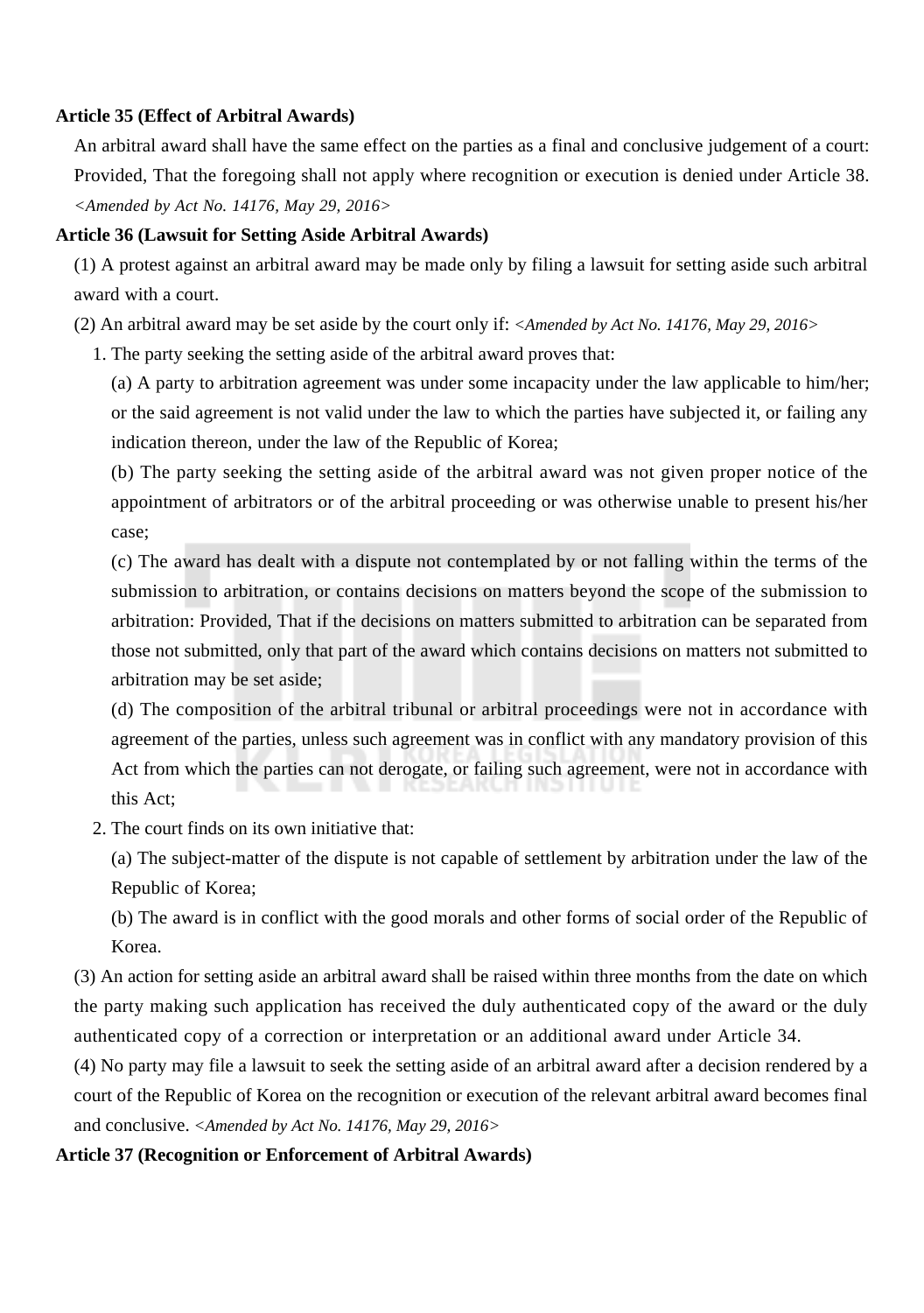(1) An arbitral award shall be recognized, unless a ground to deny recognition under Article 38 or 39 exists: Provided, That a court may render a decision to recognize an arbitral award upon the request of the parties. *<Amended by Act No. 14176, May 29, 2016>*

(2) An arbitral award may be enforced only by a court's decision to enforce it upon the request of the parties. *<Newly Inserted by Act No. 14176, May 29, 2016>*

(3) The party applying for the recognition or enforcement of an arbitral award shall submit the authentic copy or a copy of the arbitral award: Provided, That, if an arbitral award is written in a foreign language, it shall be accompanied by a translation in Korean: *<Amended by Act No. 14176, May 29, 2016>*

1. and 2. Deleted. *<by Act No. 14176, May 29, 2016>*

(4) Upon receipt of an application filed under the proviso to paragraph (1) or paragraph (2), a court shall determine the date for pleading or the date for examination, on which both participates can participate in the proceeding, and shall notify the parties of such date. *<Newly Inserted by Act No. 14176, May 29, 2016>*

(5) A decision rendered under the proviso to paragraph (1) or paragraph (2) shall contain the reasons therefor: Provided, That a decision may contain only the summary of reasons, if a decision is rendered without hearings. *<Newly Inserted by Act No. 14176, May 29, 2016>*

(6) Either party may file an immediate complaint against a decision rendered under the proviso to paragraph (1) or paragraph (2). *<Newly Inserted by Act No. 14176, May 29, 2016>*

(7) An immediate complaint filed under paragraph (6) has no effect of suspending enforcement: Provided, That the appellate court (referring to the lower court, if trial records are still in the lower court) may suspend the enforcement of the decision rendered by the lower court, issue an order to suspend the proceeding of enforcement completely or partially. with or without an asset provided by the party filing the complaint as security until a decision is rendered on the immediate complaint, or issue an order to continue the enforcement of the decision with an asset provided as security. *<Newly Inserted by Act No. 14176, May 29, 2016>*

(8) No protest may be made against a decision rendered under the proviso to paragraph (7). *<Newly Inserted by Act No. 14176, May 29, 2016>*

#### **Article 38 (Domestic Arbitral Awards)**

Arbitral awards made in the Republic of Korea shall be recognized or enforced, unless any of the following grounds exists: *<Amended by Act No. 14176, May 29, 2016>*

1. If either party to an arbitral award proves any of the following facts:

(a) The fact referred to in any item of Article 36 (2) 1;

- (b) Any of the following facts:
- 2. If the case falls within Article 36 (2) 2.

## **Article 39 (Arbitral Awards in Foreign Country)**

(1) Recognition or enforcement of a foreign award which is subject to the Convention on the Recognition and Enforcement of Foreign Arbitral Awards, shall be governed by that Convention.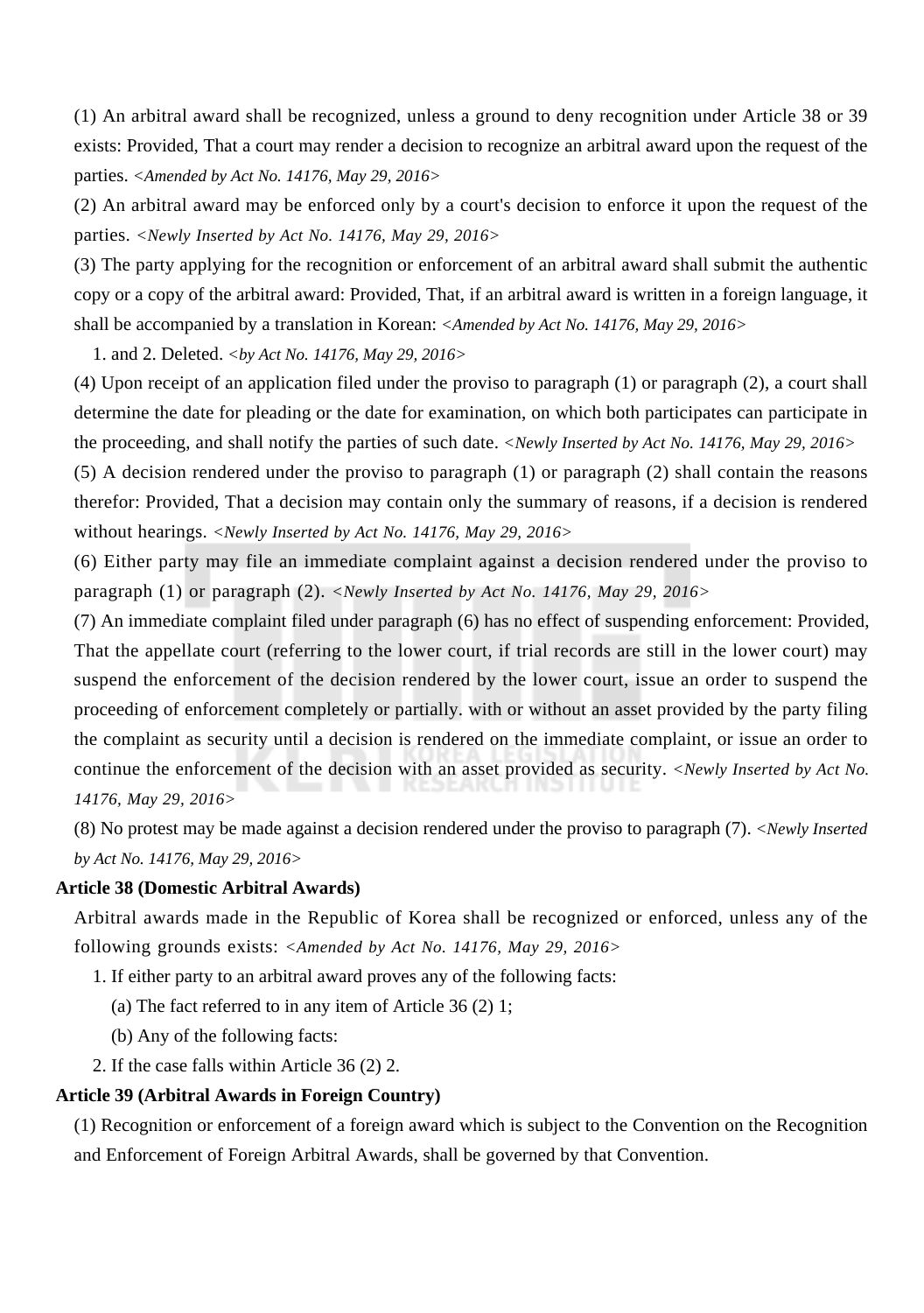(2) Article 217 of the Civil Procedure Act and Articles 26 (1) and 27 of the Civil Execution Act shall apply mutatis mutandis to the recognition or execution of a foreign arbitral award which is not subject to the Convention on the Recognition and Enforcement of Foreign Arbitral Awards.

#### **Article 40 (Assistance to Commercial Arbitration Institutions)**

In order to ensure impartial and rapid settlement of domestic or international commercial disputes and to establish the order in international transactions pursuant to this Act, the Government may fully or partially subsidize an incorporated association designated by the Minister of Trade, Industry and Energy as one that conducts commercial arbitration for necessary expenses. *<Amended by Act No. 11690, Mar. 23, 2013>*

## **Article 41 (Enactment and Approval of Arbitration Rules)**

If an incorporated association designated as a commercial arbitration institution under Article 40 enacts or amends its arbitration rules, it shall obtain approval by the Chief Justice of the Supreme Court.

## ADDENDA

(1) (Enforcement Date) This Act shall enter into force on the date of its promulgation.

(2) (Transitional Measures concerning Arbitration Cases in Process) Cases for which arbitral proceedings are in progress before this Act enters into force shall be governed by the former provisions.

(3) (Transitional Measures Arising out of Designation of Commercial Arbitration Institution) The "Korean Commercial Arbitration Board, Incorporated Association" as at the time this Act enters into force, shall be deemed to have been designated as an incorporated association conducting commercial arbitration under the amended provisions of Article 40, and its commercial arbitration rules shall be deemed to have been approved by the Chief Justice of the Supreme Court under the amended provisions of Article 41.

## ADDENDA *<Act No. 6465, Apr. 7, 2001>*

(1) (Enforcement Date) This Act shall enter into force on July 1, 2001. (2) through (4) Omitted.

ADDENDA *<Act No. 6626, Jan. 26, 2002>*

#### **Article 1 (Enforcement Date)**

This Act shall enter into force on July 1, 2002.

## **Articles 2 through 4 Omitted.**

ADDENDUM *<Act No. 10207, Mar. 31, 2010>* This Act shall enter into force on the date of its promulgation.

ADDENDA *<Act No. 11690, Mar. 23, 2013>* **Article 1 (Enforcement Date)**